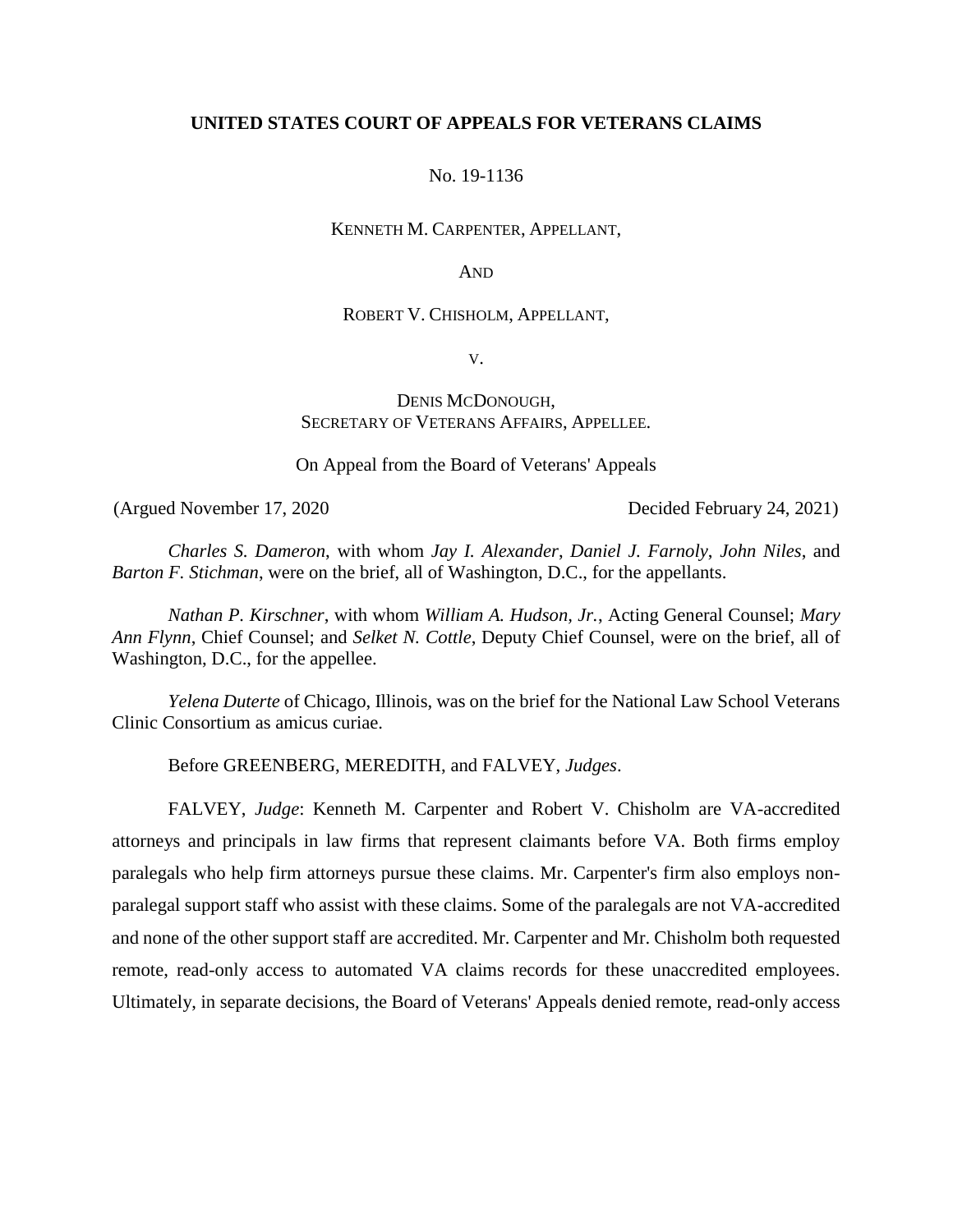to automated VA claims records for Mr. Carpenter's unaccredited paralegals and staff and Mr. Chisholm's unaccredited paralegals. Appellants through counsel appealed these decisions.<sup>1</sup>

These appeals, which are timely and over which the Court has jurisdiction, *see* 38 U.S.C. §§ 7252(a), 7266(a), were referred to a panel of the Court, with oral argument,<sup>2</sup> to decide whether VA's categorical bar to remote, read-only Veterans Benefits Management System (VBMS)<sup>3</sup> access to unaccredited paralegals and staff violates the note to 38 C.F.R. § 14.629. Because that note concerns access to Veterans Benefits Administration (VBA) automated claims records as described in 38 C.F.R. §§ 1.600-.603, we must consider whether the Court's interpretation of those regulations in *Green v. McDonald*, 28 Vet.App. 281, 290 (2016) (per curiam order), applies to these appeals, particularly considering changesin VA's technological landscape. We are also asked to decide whether VA's bar against remote access to VBMS for accredited attorneys' unaccredited paralegals and support staff violates 38 U.S.C. § 5904(a) and due process, and whether the addition to and omission from the appellants' claims files of some documents constitutes statutory and due process violations.

We find that, because the regulations themselves—§§ 1.600-.603—have not changed since *Green*, the Court must follow the regulations' plain language and *Green*'s analysis of that language; the regulations do not pertain to VBMS access. We also find that the appellants have not proved that they were prejudiced by the denial of VBMS access to their unaccredited paralegals and staff, such that they could not competently represent their clients, or by any alleged record deficiencies. Thus, we will affirm the Board's decisions.

#### **I. RELEVANT FACTS AND PROCEDURAL HISTORY**

A. Mr. Carpenter's Appeal

In June 2016, Mr. Carpenter requested VBMS access for his unaccredited support staff and paralegals. Record (R.) at 366-67. In December 2016, VA denied the request. R. at 362-63. That

<sup>&</sup>lt;sup>1</sup> The appellants filed an unopposed motion to consolidate. The Court granted the motion and consolidated the appeals under docket number 19-1136.

<sup>&</sup>lt;sup>2</sup> Although appellants filed an opposed motion for oral argument, that motion is moot because the Court decided sua sponte that oral argument would assist us in our determination.

<sup>&</sup>lt;sup>3</sup> "VBMS is an automated, fully electronic, Web-based claims processing system designed to serve as the cornerstone of VBA's transition to paperless claims processing." VA's Notice of Amendment of System of Records, "'VA Compensation, Pension, Education, and Vocational Rehabilitation and Employment Records—VA' (58VA21/22/28)," 77 Fed. Reg. 42,594-01 (July 19, 2012).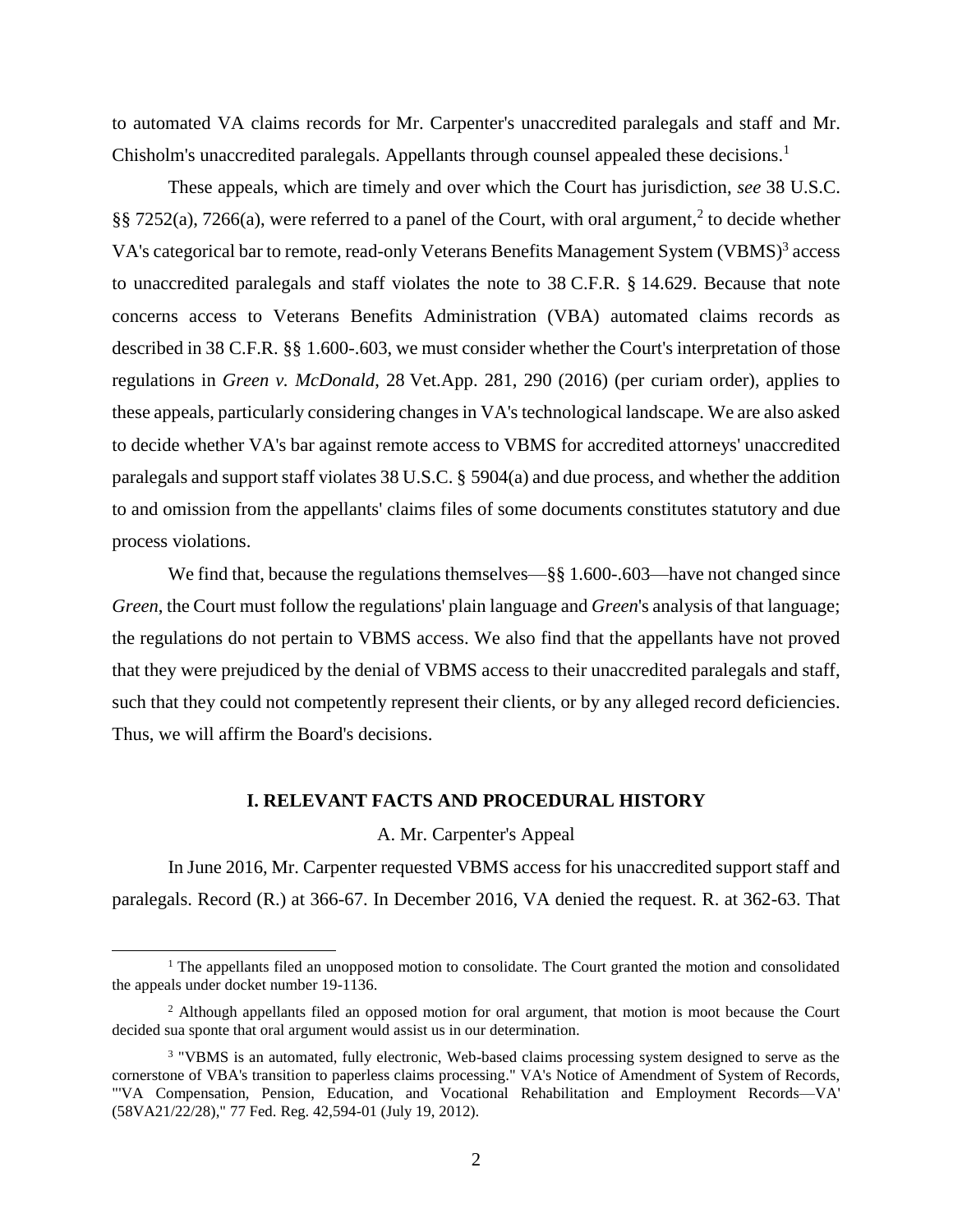same month, Mr. Carpenter filed a Notice of Disagreement (NOD). R. at 361-62. After further proceedings, on October 31, 2018, the Board denied remote, read-only access to automated VA claims records for Mr. Carpenter's unaccredited paralegals and staff. R. at 2-13.

#### B. Mr. Chisholm's Appeal

In November 2014, Mr. Chisholm asked a regional office to grant remote VBMS access to his unaccredited paralegals. R. at 628-30. VA did not act on the request and, in April 2015, Mr. Chisholm filed a petition with this Court. R. at 615-66. In September 2015, VA informed Mr. Chisholm of the basis for withholding access, but did not grant or deny the request. R. at 606-08. In October 2015, Mr. Chisholm responded and again requested access. R. at 667-70. In May 2016, VA accepted the October 2015 letter as a petition for rulemaking (under 5 U.S.C. § 553(e)) to revise 38 C.F.R. § 14.629 in a manner that would allow VA to provide remote access to unaccredited law firm support staff. R. at 588.

In September 2016, the Court partially granted Mr. Chisholm's petition, holding that "decisions regarding access to claims files are rendered pursuant to a law affecting the provision [of] veterans' benefits," and directing the Secretary to issue an appealable decision. *Chisholm v. McDonald*, 28 Vet.App. 240, 243 (2016) (per curiam order). In March 2017, the VBA denied Mr. Chisholm's paralegals remote access. R. at 457. That same month, Mr. Chisholm filed an NOD. R. at 578-81. After further proceedings, on October 29, 2018, the Board denied remote, read-only access to automated VBA claims records for Mr. Chisholm's unaccredited paralegals. R. at 369-82.

#### C. The Board Decisions

In the decisions on appeal, the Board determined that the appellants had not established entitlement to remote, read-only access to VA claims records for their unaccredited paralegals, and, in Mr. Carpenter's case, for his support staff as well. R. at 2, 370. The Board addressed the interplay between §§ 1.600-.603 and the note to § 14.629 and, relying on this Court's decision in *Green*, determined that the regulations do not apply to VBMS access. R. at 4, 372-73. Assuming, however, that *Green* did not apply, the Board found the language in the note to § 14.629 permissive, and that the Secretary's Privacy Act and administrative concerns regarding access were not unreasonable, arbitrary, capricious, or an abuse of discretion. R. at 5-9, 373-77. The Board further noted that, even if the regulations pertain to VBMS,  $\S 1.600(d)(2)$  provides that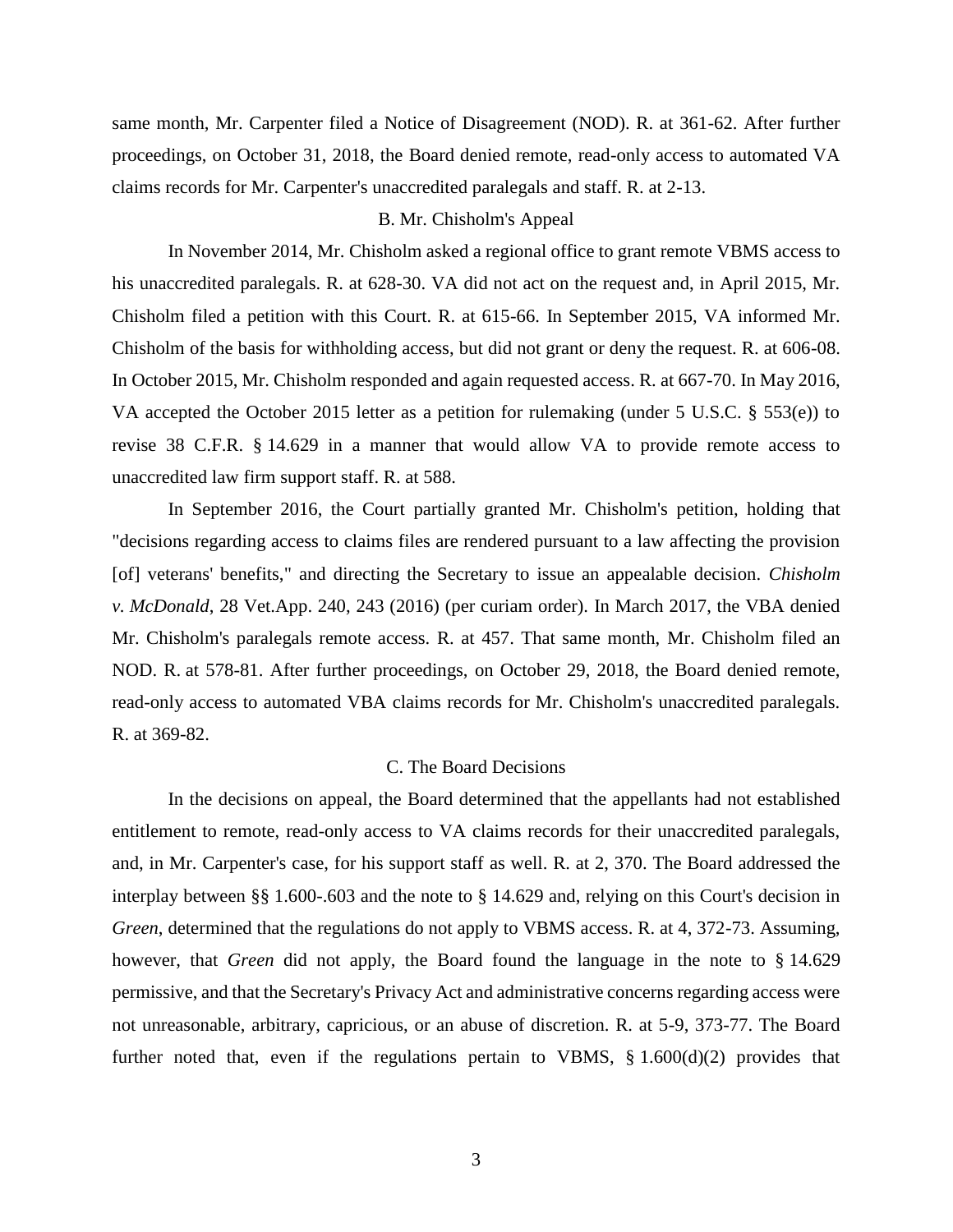§§ 1.600-.603 "do not create, and may not be relied upon to create, any right or benefit, substantive or procedural, enforceable at law against the United States or [VA]." R. at 7, 375.

As to whether the Secretary's denial of access violates 38 U.S.C. § 5904 and the appellants' ability to competently and diligently represent their clients, the Board determined that the appellants had not alleged a specific instance in which they could not render effective counsel, but cited only hypothetical harm. R. at 9, 377-78. The Board thus concluded that the relationship between access to VBMS for their paralegals and support staff and their statutory and ethical obligations was too attenuated. R. at 9, 378. Turning to appellants' arguments based on the practical considerations of efficiently running a law firm, the Board stated in part that the appellants had not cited a specific instance in which their clients missed a statutory deadline, VA had not provided a decisional document, or that they could not access their clients' electronic records. R. at 11-12, 379-81. Ultimately, the Board concluded that this case comes down to the appellants' disagreement with VA's policy, but that the Secretary had cited legitimate privacy and administrative concerns, and that his exercise of discretion is not unreasonable. R. at 12, 381.

D. VA's Proposed Amendments to §§ 1.600-.603 and § 14.629

In February 2020, VA published a proposed rule to amend its regulations regarding remote access with a comment deadline of April 20, 2020. Individuals Accredited by the Department of Veterans Affairs Using Veterans Benefits Administration Information Technology Systems to Access VBA Records Relevant to a Claim While Representing a Claimant Before the Agency, 85 Fed. Reg. 9435 (proposed Feb. 19, 2020) (to be codified at 38 C.F.R. pts. 1 and 14). VA stated that, in 2003, when it added the note to § 14.629, which undergirds the appellants' arguments regarding access, VA IT systems did not include electronic copies of evidence. *Id*. at 9438-39. VA explained that the regulation's note "never meant that VA would always provide support staff . . . or paralegals with access to VBA IT systems." *Id*. at 9439. VA acknowledged, however, that "the note may have caused confusion and contributed to inconsistent application of current [§§ 1.600-.603] as VA has transitioned" from maintaining claimants' records in paper form to electronic form. *Id*. Thus, VA proposed changes to §§ 1.600-.603 and to remove the note to § 14.629 consistent with the clarification of its policy. *Id*. at 9436-39. VA noted that allowing unaccredited paralegals remote access to VA records would conflict with the proposed regulations and current practice of limiting access to claimants' accredited attorneys. *Id*. at 9439 (citing "VA's overarching responsibility to protect [v]eterans' privacy, maintain IT security according to Federal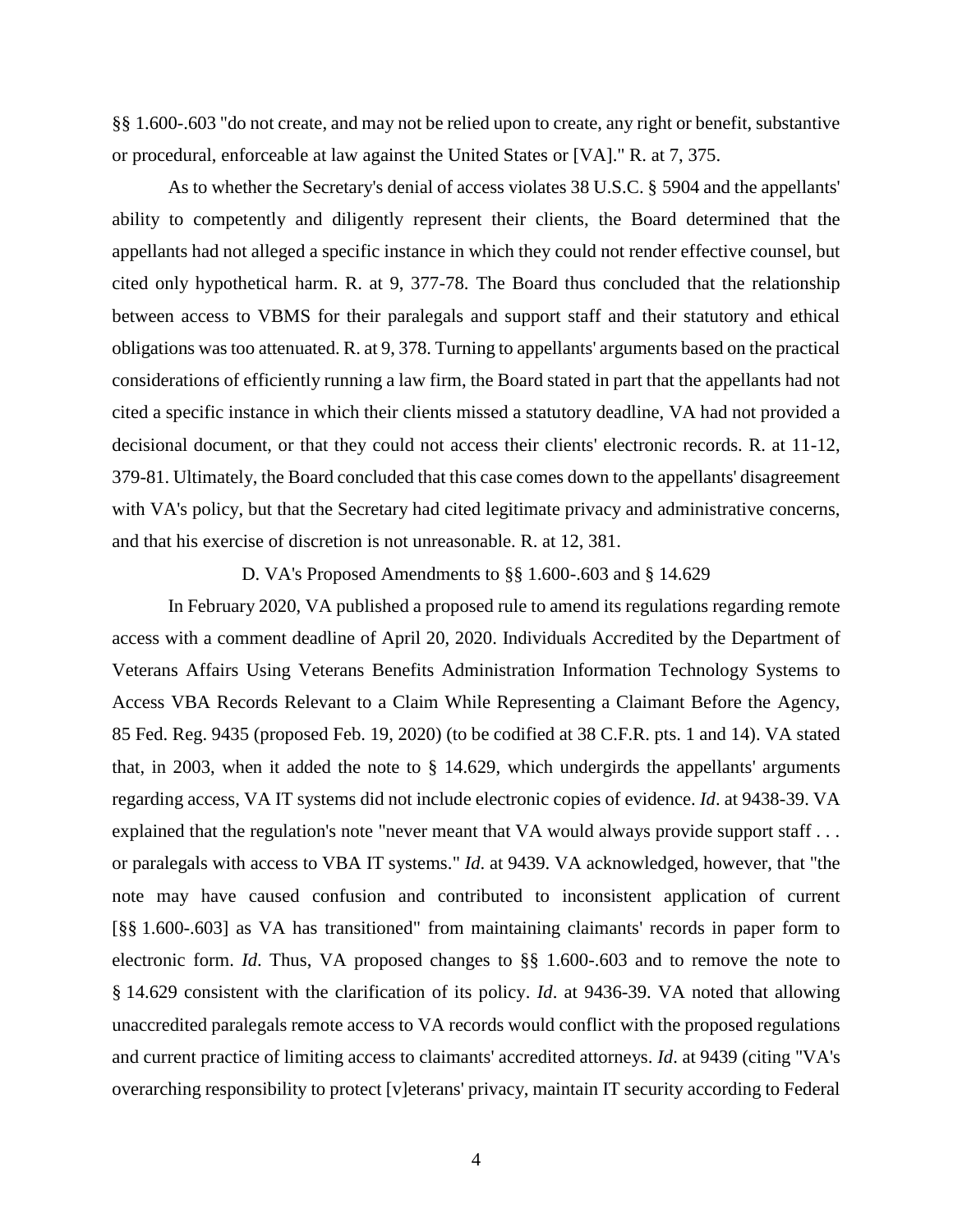requirements, and control administrative burden and costs"). Mr. Chisholm informed the Court that he submitted comments to VA urging the agency not to implement the proposed changes. *See*  Appellants' *Solze* Notice (Apr. 17, 2020).

The Court ordered the parties to address whether we should stay this case pending VA's publication of the final rule. The Secretary responded, asserting that the Court should stay the case until 60 days after issuance of the final rule, allowing the appellants the chance to directly challenge the rule at the U.S. Court of Appeals for the Federal Circuit under 38 U.S.C. § 502. Secretary's Response (Resp.) at 2. The Secretary contended that the appellants' arguments would be rendered moot if the proposed rule became the final rule. *Id*. at 3. The Secretary explained, however, that VA had no deadline in which to publish the final rule and urged that the stay should not be limited to a specific period following the notice and comment period because "each rulemaking is different" and it could cause the stay being lifted before the appellants have a chance to challenge the final rule. *Id*. at 3-4.

The appellants also responded, arguing that the Court should not stay this case. Appellants' Resp. at 1. They asserted that VA's categorical bar to remote access for their unaccredited paralegals and support staff is causing harm and, because the Secretary is under no deadline to publish the final rule and there is uncertainty over whether there will be a final rule, a stay would prolong that harm. *Id*. at 2-8. They also contended that, even if the Secretary's final rule removes the note to § 14.629, it will not moot their case because they also raised statutory and constitutional challenges. *Id*. at 8-9.

We also permitted the National Law School Veterans Clinic Consortium, which stated it had an interest in whether law students, paralegals, and clinic staff would be able to "*fully* participate" in the representation of clients, to file an amicus response to the Court's order. Amicus Curiae Resp. at 1. It reiterated that any future final rule would not moot the statutory and constitutional conflicts here and that the Court should not stay the appeals pending an uncertain regulatory action. *Id.* at 1-5.

We thank the parties and the amicus for their helpful briefs. Given the uncertainty of if or when final rules will be published and what they might provide, we conclude that a stay of proceedings is not in the interests of judicial efficiency.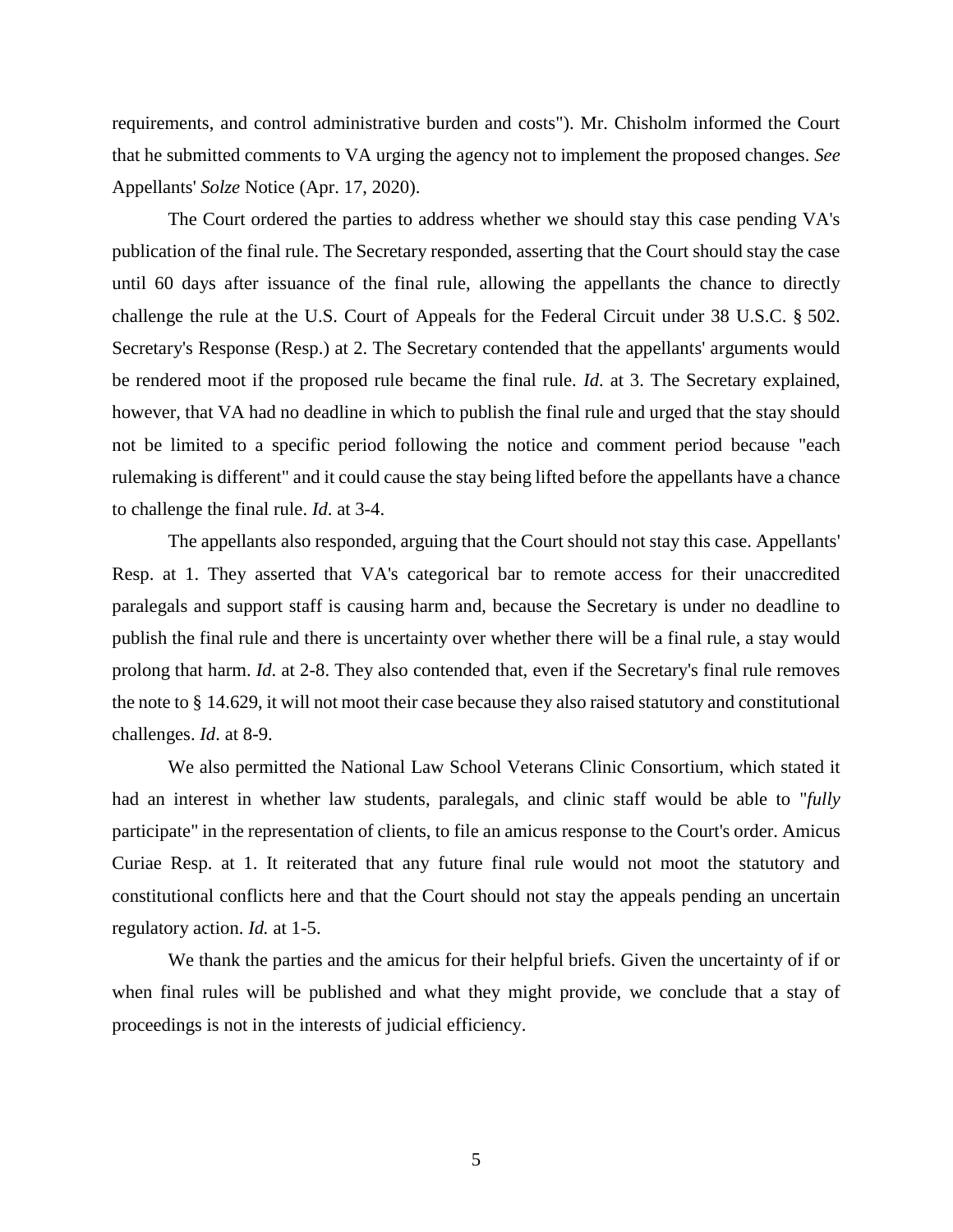#### **II. ANALYSIS**

On appeal, Mr. Carpenter and Mr. Chisholm argue that VA's categorical bar against access to VBMS by accredited attorneys' unaccredited paralegals and support staff violates the note to § 14.629. Appellants' Brief (Br.) at 13-16. They also assert that *Green* was void ab initio or dicta because that case concerned a Rule 10 motion and the Court thus did not need to analyze §§ 1.600-.603 to answer the question presented there. *Id*. at 16-18. In the alternative, they argue that *Green* is not controlling because the Court's analysis of §§ 1.600-.603 in that case has selfabrogated, given that VA's technological landscape has changed. *Id*. at 16, 18-20. Finally, they assert that VA's bar against remote access to VBMS for accredited attorneys' unaccredited employees violates section 5904(a) and due process and that the addition to and omission from the record before the agency (RBA) of some documents constituted statutory and due process violations. *Id*. at 20-30.

The Secretary argues that there is no statutory or regulatory right to remote, read-only access to VBMS, *Green* is controlling, and the appellants have not carried their burden of proving prejudicial error. Secretary's Br. at 4-12. The Secretary also asserts that VA has not violated section 5904(a) and that it afforded appellants due process. *Id*. at 13-20.

# A. Legal Landscape

#### *1. Statutory and Regulatory Framework*

Attorneys must competently represent their clients before VA. 38 U.S.C. § 5904(a). In carrying out this representation, attorneys require access to their clients' claims records. As explained below, that access is in some cases governed by §§ 1.600 through 1.603, which prescribe procedures for "[w]hen, and under what circumstances, VA will grant authorized claimants' representatives read-only access to the automated [VBA] claims records" and "[t]he exercise of authorized access by claimants' representatives." 38 C.F.R. § 1.600(a)(1)-(2) (2020). Section 1.601(a) provides that an applicant for read-only access to VBA automated claims records from a location other than a regional office must be:

(1) An organization, representative, attorney or agent approved or accredited by VA under §§ 14.626 through 14.635; or

(2) An attorney of record for a claimant in proceedings before the Court of Veterans Appeals or subsequent proceedings who requests access to the claimant's automated claims records as part of the representation of the claimant.

38 C.F.R. § 1.601(a) (2020).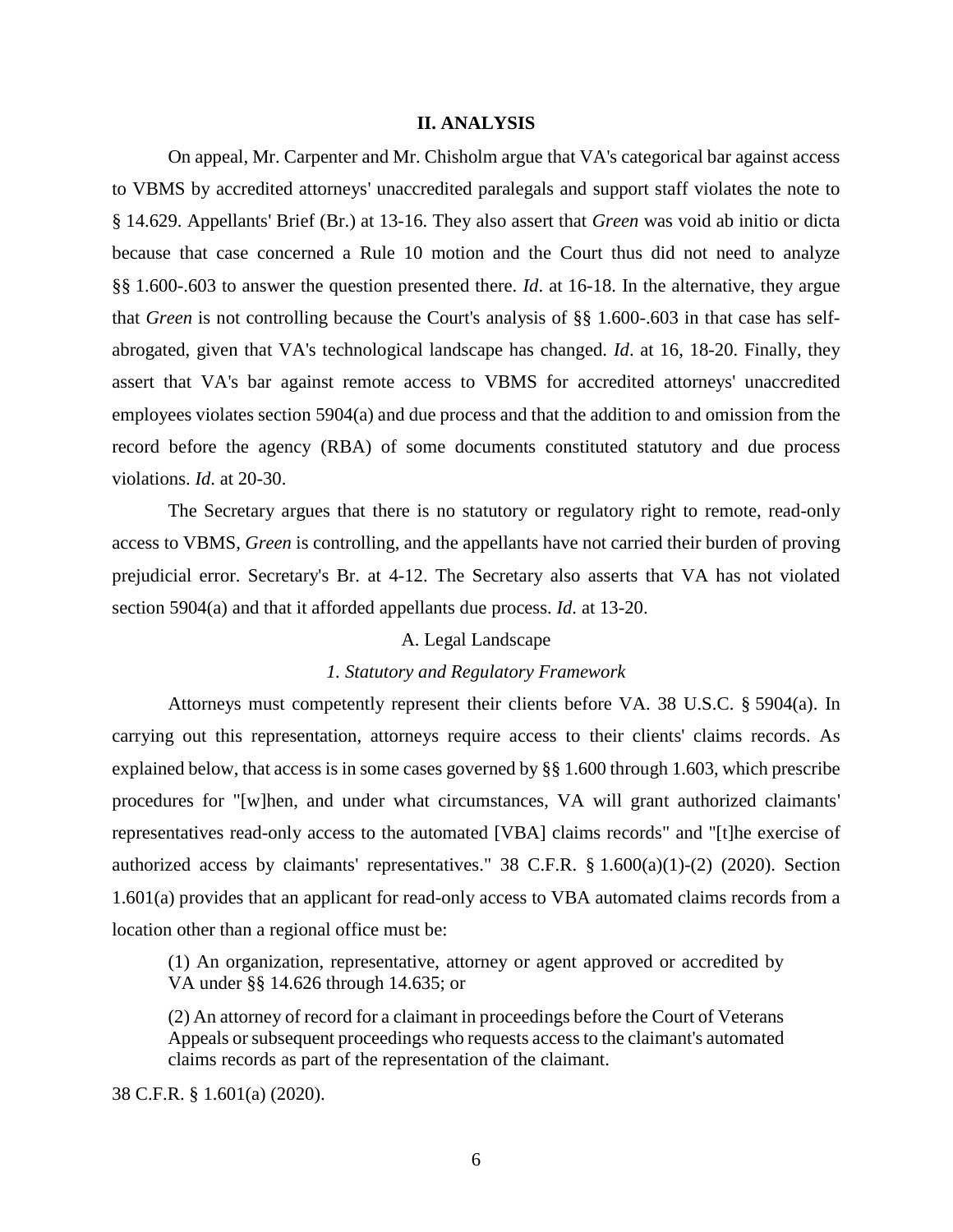Section 1.600(b)(1) provides that "VBA will grant access to its automated claimants' claims records from locations outside [r]egional [o]ffices . . . [o]nly to individuals . . . granted access . . . under §§ 1.600 through 1.603." 38 C.F.R. § 1.600(b)(1). And § 1.600(c) provides:

(1) Access will be authorized only to the inquiry commands of the Benefits Delivery Network [(BDN)] which provide access to the following categories of data:

(i) Beneficiary identification data such as name, [S]ocial [S]ecurity number, sex, date of birth, service number[,] and related service data; and

(ii) Claims history and processing data such as folder location, claim status, claim establishment date, claim processing history, award data, rating data, including service-connected medical conditions, income data, dependency data, deduction data, payment data, [and] educational facility and program data.

# 38 C.F.R. § 1.600(c).

Finally, the note to § 14.629, which concerns the requirements for accreditation of service organization representatives, agents, and attorneys, states:

A legal intern, law student, paralegal, or veterans service organization support-staff person, working under the supervision of an individual designated under § 14.631(a) as the claimant's representative, attorney, or agent, may qualify for read-only access to pertinent [VBA] automated claims records as described in §§ 1.600 through 1.603 in part 1 of this chapter.

38 C.F.R. § 14.629 Note (2020).

# *2.* Green v. McDonald

*Green* concerned VA's denial of remote VBMS access to an attorney who represented the claimant before this Court, but who was not VA-accredited. *Green*, 28 Vet.App. at 283. Mr. Green asserted that the Board decision identified an error in VBMS concerning when VA had received records and that VBMS access was thus necessary to determine whether an RBA dispute existed. *Id.* at 283 & n.3. The Secretary responded that "it was VA's policy to require Court attorneys to *also* be accredited representatives before . . . VA before VBMS" access was granted. *Id*. at 283 (internal quotation marks omitted).

Mr. Chisholm's law firm, which represented Mr. Green in that case, argued that remote VBMS access was consistent with Rule 10(d) of the Court's Rules of Practice and Procedure, which provides that the Secretary must permit a claimant or representative to inspect and copy, subject to reasonable regulation, any original material in the RBA. *Id*. at 284. He also argued that,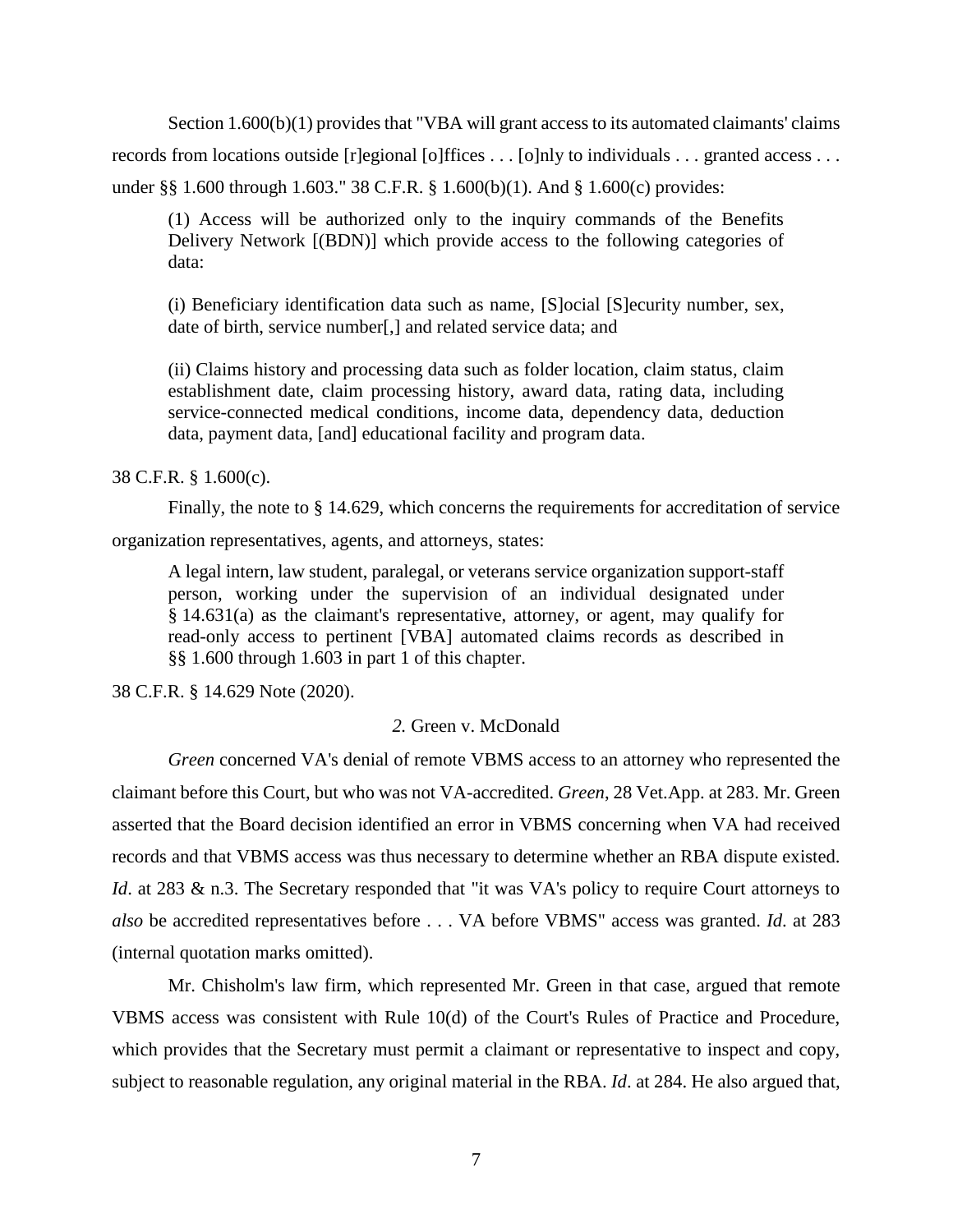read together, § 1.600(b)(1) and § 1.601(a)(2) afford an attorney before the Court the right to remote access to VBA automated claims records and "that the regulations do not give the Secretary discretion to impose, [through] internal policy, an additional accreditation requirement on attorneys before the Court." *Id*. at 283-84.

The Court concluded that attorneys representing claimants before the Court do not have a regulatory right, under §§ 1.600-.603, to remote read-only access to the claimants' VBMS files. 28 Vet.App. at 294. The Court determined that, standing alone, §§ 1.600-.603 do not define "automated VBA claims records" or "automated claimants' claims records"; but, "when § 1.600 is read in its entirety, it becomes clear that 'automated VBA claims records' and 'automated claimants' claims records' do *not* include VBMS files or a claimant's electronic claims folder." *Id.* at 290. The Court explained that, "[b]y limiting access to categories of data and information enumerated in  $§ 1.600(c)(1)$ , the regulation provides some context in which to understand the meaning of 'VBA automated claims records' or 'automated claimants' claims records.'" *Id*. The Court noted that the categories of accessible data do not include VBMS files or a claimant's electronic claims file. *Id*. To the contrary, the Court noted that " $\S$  1.600(c)(1)(ii) specifies that the BDN will provide the '[c]laims history and processing data such as folder location.'" *Id*. (emphasis omitted) (quoting 38 C.F.R. § 1.600(c)(1)(ii) (2016)). Thus, the Court found unavailing "Mr. Green's argument that the regulations should be interpreted to authorize access to his VBMS file." *Id*.

## B. Technological Changes and *Green*

## *1. Void Ab Initio or Dicta*

We now turn to the appellants' arguments. As noted above, the appellants argue that *Green*'s interpretation of §§ 1.600-.603 was void ab initio or dicta. Appellants' Br. at 16-18. They first note that *Green* concerned a Rule 10(d) motion, which permits the Secretary to subject to reasonable regulation the right of attorneys before the Court to inspect and copy original materials in the RBA. They argue that, because of this, the Court did not have to analyze §§ 1.600-.603 and how those regulations pertained to VBA automated claims files because it was VA's policies, and not its regulations, that required accreditation before obtaining remote VBMS access. *Id*. They point out that under § 1.601(a), VA distinguishes between VA accredited attorneys and agents and attorneys practicing before the Court and suggest that this is an independent basis for remote access. *Id*. They argue further that, even if the *Green* decision is not a nullity, its analysis of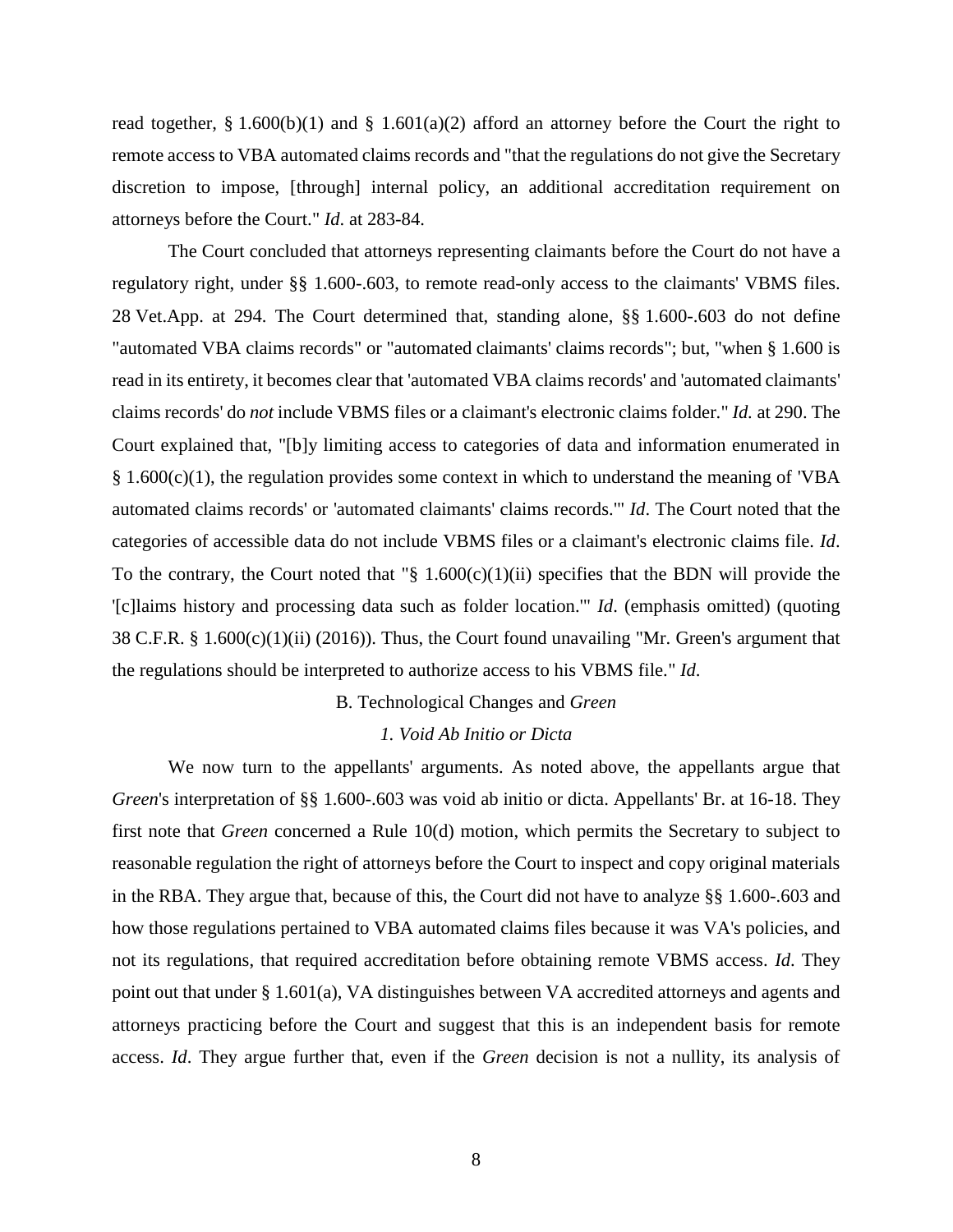§§ 1.600-.603 is dicta because it was unnecessary to the Court's decision on a Rule 10(d) motion. *Id*.

As stated above, in *Green*, Mr. Chisholm's law firm, which represented the claimant in that case, argued that, read together, § 1.600(b)(1) and § 1.601(a)(2) afford an attorney before the Court the right to remote access to VBA automated claims records and "that the regulations do not give the Secretary discretion to impose, [through] internal policy, an additional accreditation requirement on attorneys before the Court." 28 Vet.App. at 283-84; *see* 38 C.F.R. § 1.600(b)(1) (providing that VBA will grant remote access to its automated claimants' claims records: "Only to individuals and organizations granted access to automated claimants' records under §§ 1.600 through 1.603"), § 1.601(a) (stating that an applicant for remote access to VBA automated claims records must be: (1) "[a]n organization, representative, attorney, or agent approved or accredited by VA under §§ 14.626 through 14.635"; or (2) "[a]n attorney . . . before the Court . . . who requests access to the claimant's automated claims records").

Contrary to the appellants' current contention, the *Green* Court had to analyze and interpret §§ 1.600-.603 because Mr. Chisholm's firm there argued that VA's policy contradicted the plain language of § 1.600(b)(1) and § 1.601(a)(2). Because the Court agreed that the plain language of § 1.601(a)(2) does not include an accreditation requirement for attorneys before the Court, 28 Vet.App. at 289-90, it logically also had to address whether the regulations applied to remote read-only access to VBMS, as well as analyze  $\S$  1.600 $(c)$  to understand what automated claims records "individuals and organizations granted access to automated claimants' records under §§ 1.600 through 1.603" could access. 38 C.F.R. § 1.600(b)(1). Thus, *Green*'s analysis of those regulations does not render the decision void ab initio or the analysis itself dicta.

Further, even if the situation here is distinguishable from *Green*, because *Green* involved an attorney representing a claimant before the Court and this case involves attorneys and agents representing claimants before VA, § 1.601(a) provides that both VA accredited attorneys or agents and unaccredited attorneys before the Court may have access to automated claims records. But what those claims records include does not change, regardless of whether it is an accredited attorney or agent, or an unaccredited attorney before the Court, who is requesting access to them. In other words, even though the situation here involves different individuals than in *Green*, that does not change the applicability of its holding that automated claims records, as noted in § 1.600, do not include VBMS, no matter who is accessing them.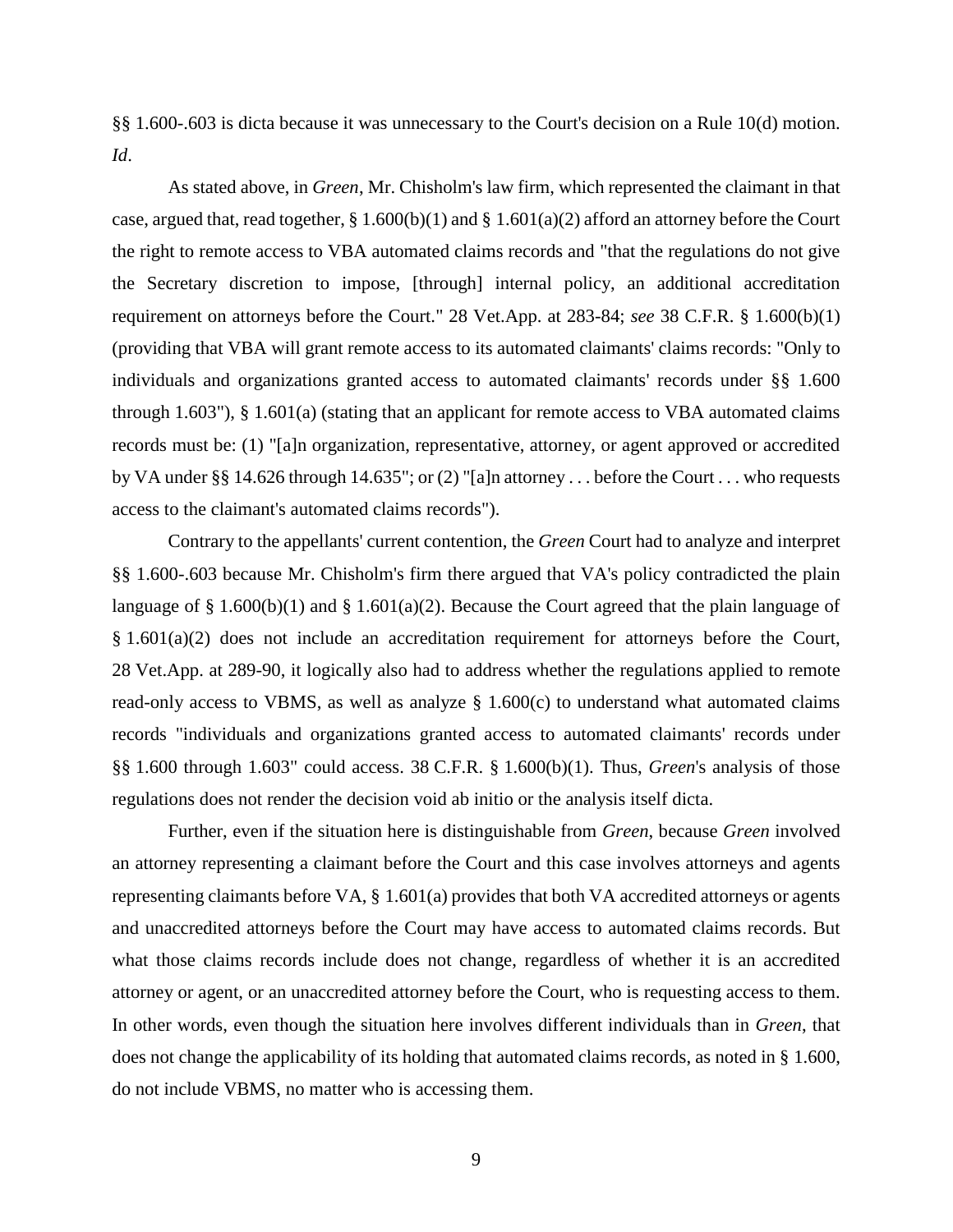## *2. Self-abrogation*

The appellants also argue that *Green*'s analysis of §§ 1.600-.603 has self-abrogated, given that VA's technological landscape has changed. Appellants' Br. at 18-20. As stated, § 1.600(b) provides that "VBA will grant access to its automated claimants' claims records from locations outside [r]egional [o]ffices" and  $\S 1.600(c)(1)$  provides that "[a]ccess will be authorized only to the inquiry commands of the [BDN]." Although the Court is limited in what material it may review, *see* 38 U.S.C. §§ 7252(b), 7261(c), we acknowledge that there have been some changes to VA's technological landscape since 2008, when § 1.600 was last updated.

For example, a September 2016 VA letter reflects that the Principal Deputy Under Secretary for Benefits provided guidance to all the regional offices regarding granting accredited representatives access to VA information systems. R. at 51-54. He instructed them that, upon successful completion of a background investigation and issuance of a Personal Identity Verification (PIV) badge, "VA will grant access to the VA network and to the . . . []VBMS[]." R. at 52. Additionally, in the February 2020 Federal Register notice about the proposed rule changes to §§ 1.600-.603 and § 14.629, VA stated that its "effort to modernize the claims processing system has required a change to storing records relevant to benefit claims before the agency and processing such claims in electronic form, currently utilizing the . . . []VBMS[] information system." 85 Fed. Reg. at 9436; *see id.* (also stating that the experience of VA claimants, representatives, and the agency since the transition to VBMS warrants clarification of terms and processes related to how attorneys, agents, or representatives of VA-recognized veterans service organizations (VSOs) may have direct access to VBA's claims records). VA further stated that "[t]he proposed rule would also revise most of  $\S 1.600(c)$  to remove references to antiquated IT systems and commands." 85 Fed. Reg. at 9437; *see id.* (explaining that this was to "ensure VA's regulations stay current regardless of future IT developments" and that it thus proposed to "describe affected IT systems more generally").

Despite these apparent technological changes, however, the text of §§ 1.600-.603 has not changed since *Green*. *Compare* 85 Fed. Reg. at 9436-37 (publishing the proposed changes to these regulations) *with* Oral Argument at 45:14-45:45, *Carpenter v. Wilkie*, U.S. Vet. App. No. 19-1136 (oral argument held Nov. 17, 2020), [http://www.uscourts.cavc.gov/oral\\_arguments\\_audio.php\)](http://www.uscourts.cavc.gov/oral_arguments_audio.php) (the Secretary noting that VA is still addressing comments and that it is unclear if a final rule will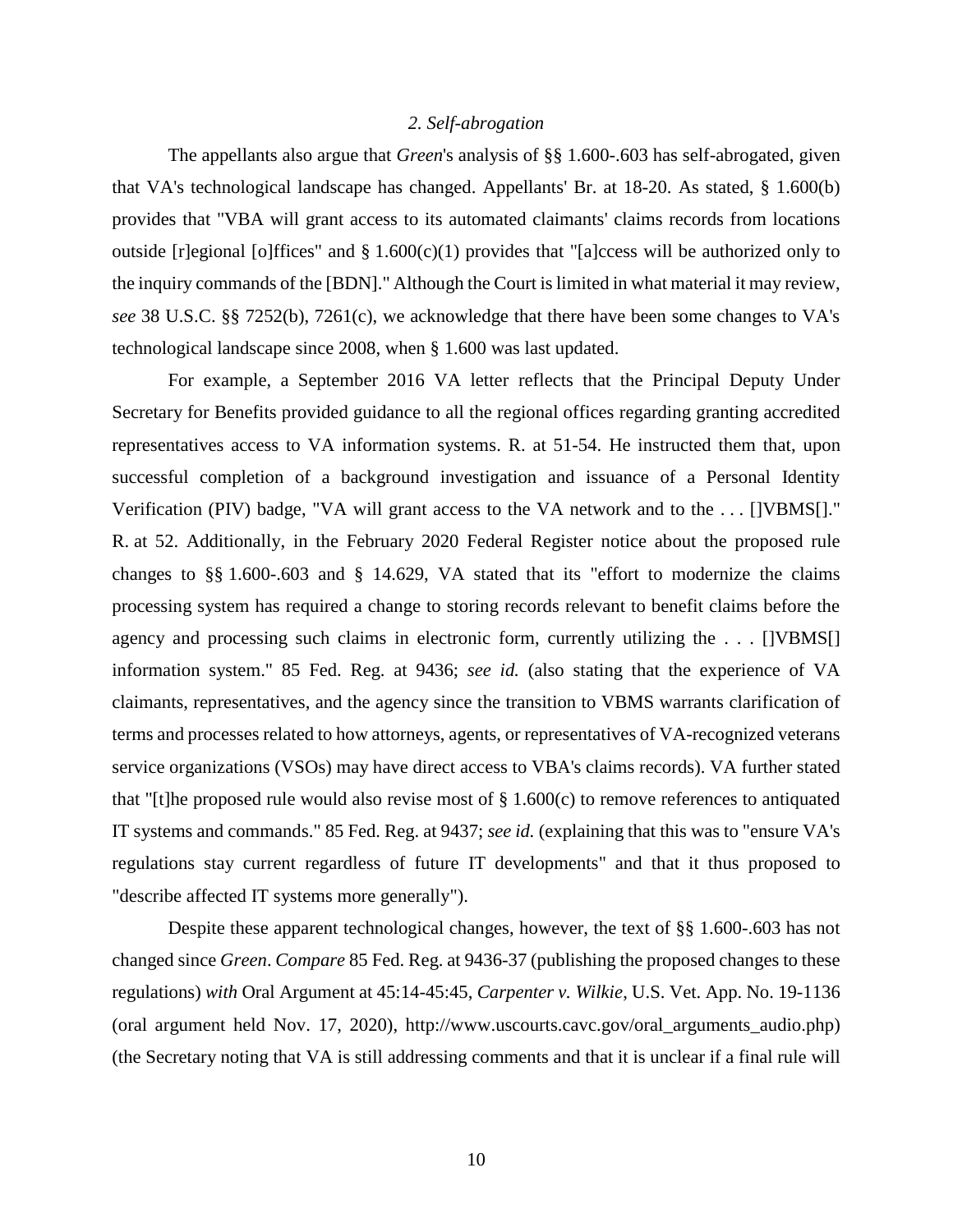be published). And the appellants have not persuaded us how we can consider anything but the plain language of the regulations and *Green'*s controlling analysis of those regulations.

First, the appellants fail to explain how the common-law maxim—that when the reason of a rule ceases, so should the rule itself—applies to a court's plain language interpretation of a regulation in a precedential decision. Appellants' Br. at 18 (citing *Zadvydas v. Davis*, 533 U.S. 678, 699 (2001), and two non-binding cases about changed circumstances justifying departure from common-law rules, but not elaborating on how VA technological changes compel a departure from applying that Agency's regulations); *see Locklear v. Nicholson*, 20 Vet.App. 410, 416 (2006) (holding that the Court will not entertain underdeveloped arguments). VA appears to be updating its regulations in response to the technological changes; but until the time that such updates occur, the Court will not disregard the current regulations' language, and *Green*'s interpretation of that plain language, based on underdeveloped arguments and extra-record evidence annexed to the appellants' brief (discussed below). *See* 38 U.S.C. § 7261(a)(1) (providing that the Court may interpret regulatory provisions); 38 U.S.C. § 7252(b) (providing that "[r]eview in the Court shall be on the record of proceedings before the Secretary and the Board").

The appellants also contend that VA now treats VBMS e-folders as constituting "VBA automated claims records," Appellants' Br. at 17, those records discussed in §§ 1.600 through 1.603. But it is unclear whether VA relies on §§ 1.600-.603 to grant VBMS access to accredited attorneys and agents. For example, the September 2016 VA letter cites no statutory or regulatory authority. *See* R. at 51-54; *id.* (the letter also does not mention access for unaccredited attorneys practicing before the Court, even though § 1.601 states that remote VBA automated claims records access can be granted for accredited attorneys or agents, *or* for unaccredited attorneys representing claimants before the Court). Further, the Secretary responded during oral argument that, although he could not identify the regulations on which the September 2016 letter was based, VA does not consider §§ 1.600-.603 as including VBMS and that VA follows the same protocols as when we issued *Green*, including requiring a PIV card for access to its systems. Oral Argument at 35:30-37:30; *id.* at 43:52-44:32 (noting that there is a proposed rule governing VBMS). Thus, although the appellants assert that "[w]hether by abandonment, estoppel, or similar doctrine, VA may not now rely on *Green*'s analysis . . . for a contrary position" to VA treating VBMS e-folders as constituting VBA automated claims records, Appellants' Br. at 18, they provide no analysis or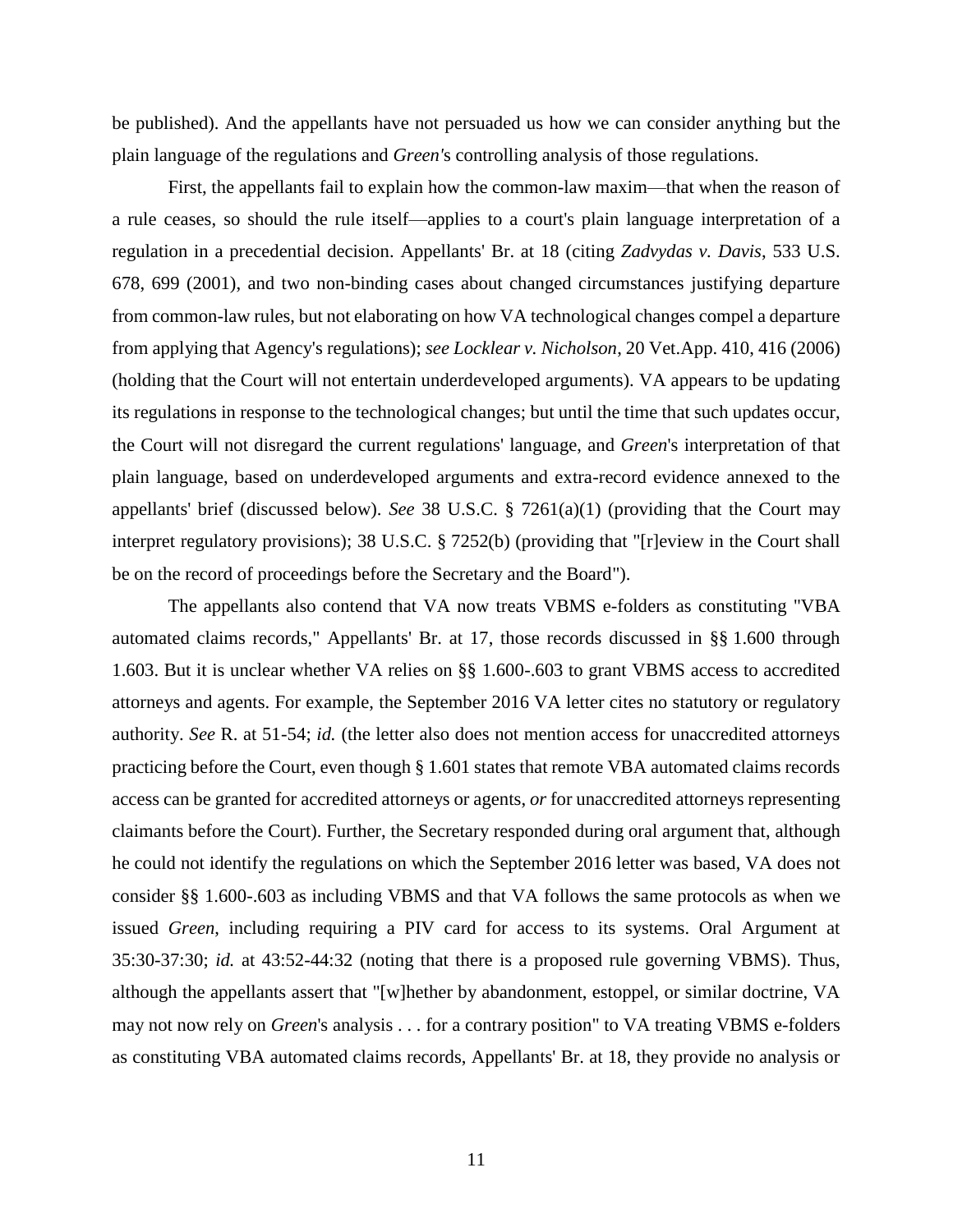citation to legal authority and they fail to explain how we can interpret the language of the regulations as applying to VBMS. We therefore find this argument unpersuasive.

The appellants also maintain that the "dispositive fact" in *Green* was that "the only way" for VA to grant remote access was "to grant logistical access to VA['s] networks and information systems" and, again citing extra-record evidence, they assert that those security concerns have now been obviated. Appellants' Br. at 18-20. But the appellants' reading of *Green* is mistaken. VA's security concerns played no role in the Court's regulatory interpretation in *Green*. 28 Vet.App. at 288-90 (relying instead on the plain language of the regulations and finding that §§ 1.600-.603 do not provide a right to remote access to claimants' VBMS files); *id.* at 293-94 (discussing the Secretary's arguments regarding security concerns, but not basing its interpretation on those arguments). And, even regarding whether the Secretary's policy was reasonable under Rule 10 of the Court's Rules of Practice and Procedure, the Court declined to "delve into the Secretary's policies and procedures" because the appellant had not established a statutory right to remote access. *Id.* at 293.

# *3. § 14.629 and Summary*

In sum, the appellants have demonstrated no error on the part of the Board for relying on *Green* to find that §§ 1.600-.603 do not apply to VBMS access. Further, the Court must review and apply the regulations' language, as well as its own interpretation of that language in *Green*. Doing so here, the appellants' arguments that VA's categorical bar against VBMS access for unaccredited paralegals and support staff violates the note to § 14.629 must fail. Appellants' Br. at 13-16. As stated, § 14.629 concerns the requirements for accreditation of attorneys, agents, and VSOs and the note to that regulation states that a "legal intern, law student, paralegal, or [VSO] support-staff person, working under the supervision of an individual designated . . . as the claimant's representative, attorney, or agent, may qualify for read-only access to pertinent [VBA] automated claims records as described in §§ 1.600 through 1.603." 38 C.F.R. § 14.629 Note. But, as explained above, the automated claims records referenced there—i.e., those described in §§ 1.600-.603—do not include VBMS. *See Green*, 28 Vet.App. at 288-90. Thus, any error in categorically barring these individuals' access to VBMS would not be related to the regulations.<sup>4</sup>

<sup>&</sup>lt;sup>4</sup> The Court notes that, although the note to § 14.629 lists paralegals, there remains a question about whether that note includes other law firm support staff. *See* 38 C.F.R. § 14.629 Note (specifically listing "[VSO] supportstaff"). But we will not delve into that issue because, even if the note includes them, like paralegals, barring their access to VBMS is unrelated to the regulations at issue (§§ 1.600-.603).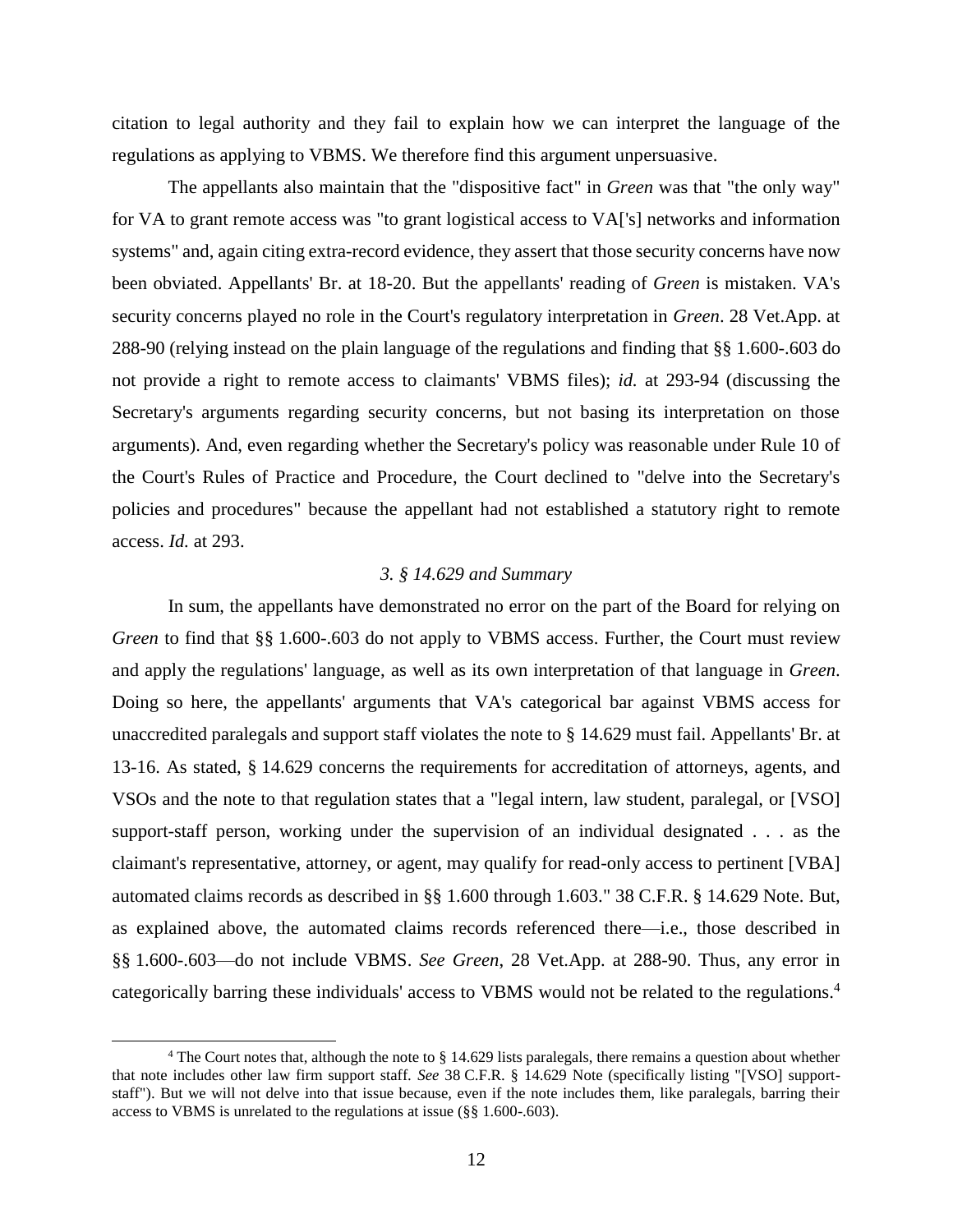Further, because the note to § 14.629 refers only to access granted under §§ 1.600-.603, the Court need not address the appellants' arguments that the Board erred when it concluded that the language of the note was not mandatory.

And, although the Court is aware of current VA policy, separate from the regulations, about access to VA IT systems, *see*, *e.g*., R. at 51-54 (September 2016 VA letter), the appellants focused their arguments in their briefs on the regulations and not on whether VA's policies were arbitrary or capricious. Indeed, they did not challenge the Board's findings that the Secretary's decision to bar access and his stated privacy and administrative concerns are not unreasonable, arbitrary, capricious, or an abuse of discretion, R. at 3, 7-9, 372, 375-79, or that the plain language of § 1.600(d)(2) provides that the regulations do not create an enforceable right or benefit, R. at 7, 375. Thus, although the appellants focused much of their assertions during oral argument on the reasonableness of the Secretary's policy, the Court will not address such matters. *See Pederson v. McDonald*, 27 Vet.App. 276, 281-85 (2015) (en banc) (declining to review the merits of an issue not argued on appeal); *see also Carbino v. Gober*, 10 Vet.App. 507, 511 (1997) (declining to review an argument first raised in the appellant's reply brief), *aff'd sub nom. Carbino v. West*, 168 F.3d 32, 34 (Fed. Cir. 1999) ("[I]mproper or late presentation of an issue or argument . . . ordinarily should not be considered."). Unlike other cases in which the Court has exercised its discretion to hear late-raised arguments, *see, e.g.*, *Crumlich v. Wilkie*, 31 Vet.App. 194, 202 (2019), we decline to do so under these circumstances. Finally, although VA has proposed revisions to §§ 1.600-.603 and § 14.629, *see* 85 Fed. Reg. 9435-39, the Court is without authority to analyze any possible changes in the regulations.

## C. Competent and Diligent Representation

We next turn to the appellants' argument that VA's categorical bar to remote VBMS access for unaccredited paralegals and support staff violates 38 U.S.C. § 5904(a)(2). Section  $5904(a)(2)(A)$  states the following:

The Secretary shall prescribe in regulations (consistent with the Model Rules of Professional Conduct of the American Bar Association [(ABA)]) qualifications and standards of conduct for individuals recognized under this section, including a requirement that . . . an individual must . . . show that such individual is of good moral character and in good repute, is qualified to render claimants valuable service, and is otherwise competent to assist claimants.

38 U.S.C. § 5904(a)(2)(A). The appellants assert that VA is depriving claimants of their right to competent and diligent representation because VA is limiting their representatives' ability to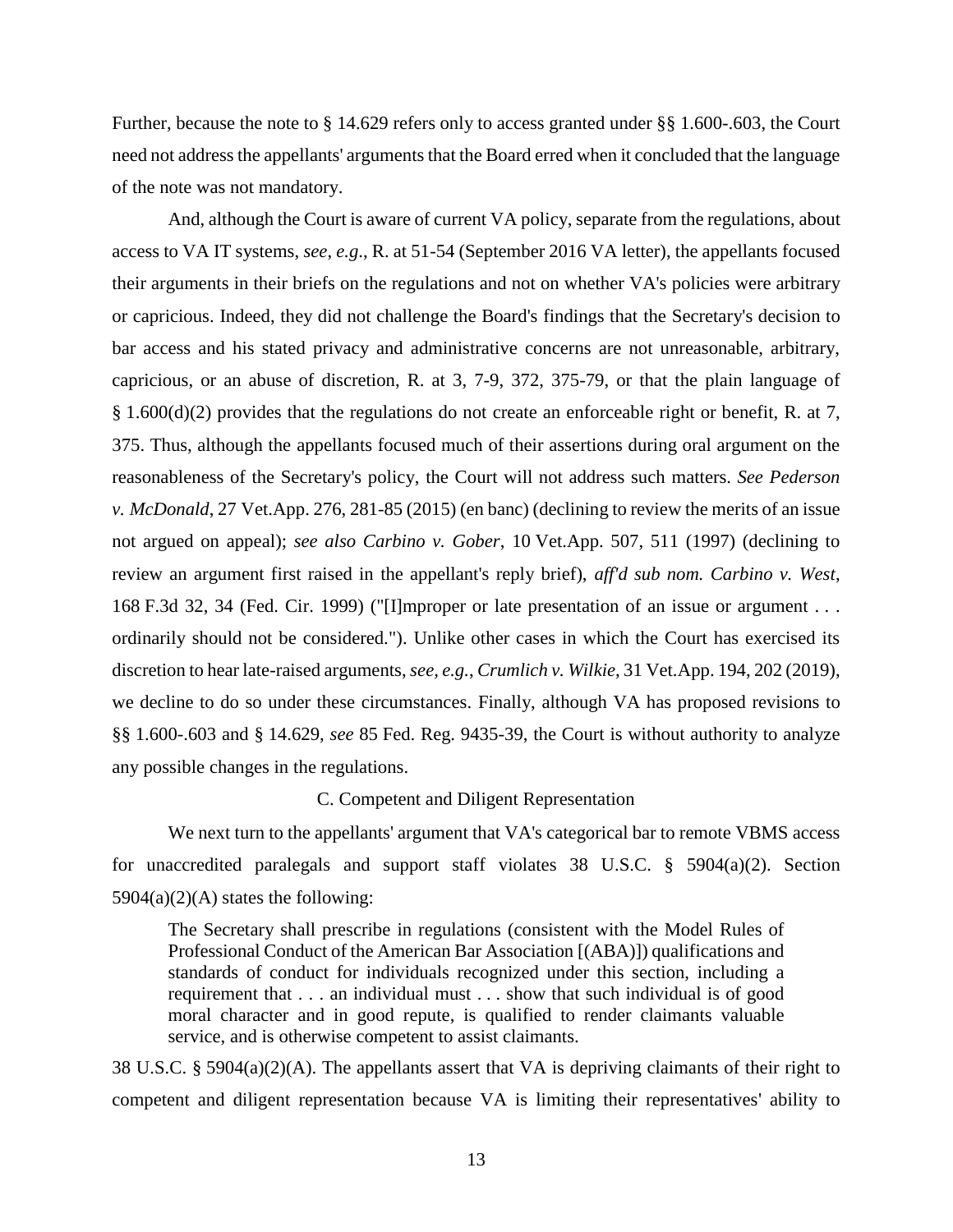faithfully execute their duties under section 5904, the ABA Model Rules of Professional Conduct, and VA's regulations concerning representation. Appellants' Br. at 21-23.

In both decisions on appeal, the Board found "the relationship between VA's decision not to grant [appellants'] unaccredited paralegals and staff access to VBMS and the competence mandated by Congress and state ethical rules too attenuated," particularly because appellants provided only hypothetical situations rather than specific instances of when they could not provide effective counsel. R. at 9; *see* R. at 378. <sup>5</sup> And, indeed, the appellants here only provide hypotheticals and speculative harms rather than specific examples of harm suffered due to VA's categorical bar. Appellants' Br. at 22-23 (arguing about general delays because unaccredited paralegals or support staff must wait for an accredited attorney or agent to access VBMS, which in turn diminishes the accredited representatives' capacity to perform other tasks); *id*. (presenting hypotheticals such as "[i]f a client contacts [the] office" about the status of a case and "[i]f no accredited representative is available," and alleging that the process causes delay); *see Shinseki v. Sanders*, 556 U.S. 396, 409 (2009) (holding that the appellant bears the burden of proving prejudice on appeal); *cf. Saunders v. Brown*, 4 Vet.App. 320, 324 (1993) (noting that "[a]n appellant who seeks redress in federal court must demonstrate 'actual injury redressable by the court'" (quoting *Simon v. Eastern Kentucky Welfare Rights Org*., 426 U.S. 26, 38 (1976))).

In *Green*, the Court stated that, "[a]lthough remote access to claims records might ease the process of representation, the Court agrees with the Secretary that Mr. Green's argument that VA is prohibiting his attorney from providing competent and diligent representation rings hollow." 28 Vet.App. at 293. The same is true here. Although the appellants make a statutory argument, it is nevertheless similar to the argument that Mr. Chisholm made in *Green*, where he contended that the ABA Model Code of Professional Conduct and VA's regulations required competent and diligent representation. *Id*. at 284; *see* Appellants' Br. at 21-23 (appellants here also citing the ABA Model Rules of Professional Conduct and VA's regulations to support their competence and diligence argument). Any distinction that we discern between the argument here and in *Green* is inconsequential. In fact, applying *Green*'s rationale seems even more compelling here. *Green* concerned an unaccredited attorney before the Court. Denying remote access to him would mean

<sup>&</sup>lt;sup>5</sup> The Board also found that the appellants' arguments speak more to convenience and their preferred way to run their law practice, but that they had not shown that VA's policies precluded competent and diligent representation or that they were unreasonable. R. at 12, 381.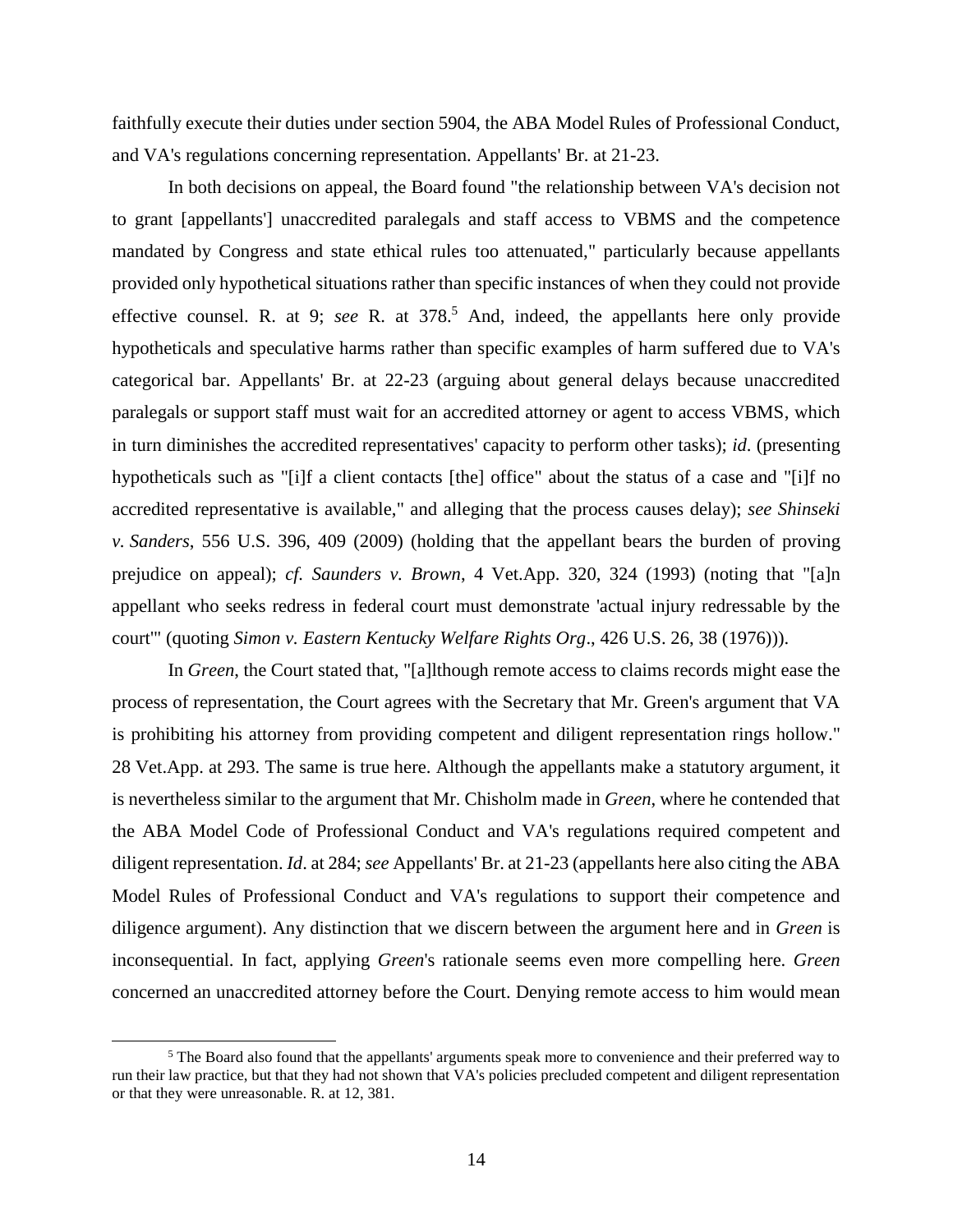that access could only be obtained at the VA General Counsel's office or at a VA regional office, *Green*, 28 Vet.App. at 295, because, presumably, there would be no other representative to remotely access the client's automated claims records. Yet here, the accredited attorneys and agents have remote access to automated claims records, even if the unaccredited paralegals and support staff in their law firms do not. Thus, we will apply *Green*'s logic here: as the Board found, there has been no showing that accredited attorneys and agents cannot competently represent their clients because their unaccredited paralegals and support staff cannot remotely access automated claims files. We therefore find that VA's categorical bar to remote VBMS access for those individuals does not violate section 5904(a). 6

Finally, the appellants' argument that the Board applied an erroneous standard to establish prejudice is undeveloped. Appellants' Br. at 23; *see Locklear*, 20 Vet.App. at 416. In essence, they criticize the Board for noting that they have not shown a specific instance of harm. Appellants' Br. at 23; *see* R. at 9, 378. But they do not dispute that their arguments reflect potential harm and, although they contend that "[t]hat severity of harm is not necessary to establish prejudice," Appellants' Br. at 23 (mentioning, e.g., clients missing a deadline), they do not proffer what standard should apply, nor elaborate any further on their assertion.

Although the Court recognizes that there are perhaps more efficient and convenient ways to balance law firms' needs with VA's concerns—such as VA accrediting all paralegals<sup>7</sup> and support staff, or VA revoking accreditation of an attorney if his or her unaccredited paralegal or support staff misuse the systems to which they were granted access under the attorney's supervision—as always, it is not the Court's place to write laws or make VA policy. As noted above, the Board found the relationship between remote access for unaccredited paralegals and support staff and the appellants' duties under section 5904 too attenuated; thus, the appellants have not demonstrated Board error in this regard.

<sup>6</sup> We note that, during oral argument, the Secretary stated that the Model Rules do not trump statutes or regulations. Oral Argument at 41:17-41:27. Even so, section 5904(a) does reference the Model Rules. In any event, though, the appellants have not shown that accredited attorneys and agents cannot competently represent their clients under either the statute or the Model Rules.

 $7$  Mr. Chisholm stated in his March 2018 Substantive Appeal that he employs some accredited paralegals. R. at 408.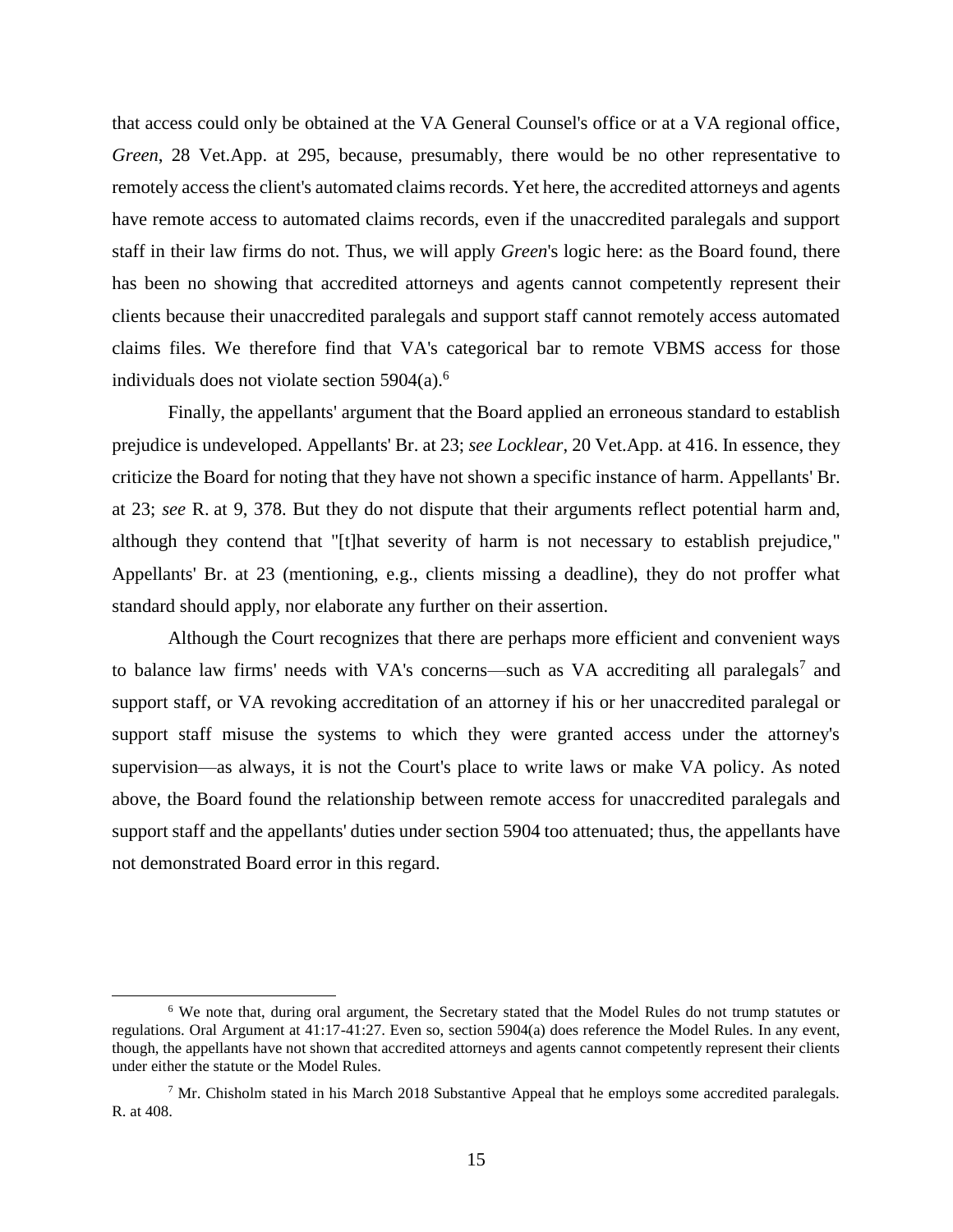#### D. Due Process

## *1. VA's Categorical Bar*

The appellants assert that remand is required for the Board to address their due process argument. Appellants' Br. at 23-24. First, they cite pages 302, 409, 410, and 414 of the record, as containing the argument raised to the Board; these pages contain one-line conclusory assertions that the denial of remote access to paralegals and support staff violates or affects claimants' due process rights. Although the Board did not discuss these assertions, remand is not required on this basis because (1) the Court reviews constitutional questions de novo, *see Buzinski v. Brown*, 6 Vet.App. 360, 365 (1994); (2) their arguments were not developed, *see Locklear*, 20 Vet.App. at 416; and (3) as set forth above, they have not established error in the Board's determination that VA's categorical bar does not preclude effective representation. Further, to the extent that they suggest that remand is necessary by contending that their constitutional argument contains an "as-applied" element, Appellants' Br. at 24, which necessarily involves facts, they do not explain what factual dispute is at play, nor is one apparent from their Substantive Appeals, *see* R. at 302, 409, 410, and 414.

# *2. The Claims File*

The appellants also argue that record deficiencies—the addition to and omission from the claims files of certain documents—violated 38 U.S.C. § 7104(a) (that the Board decision must be based on the entire record) and 38 U.S.C. § 7252(b) ("Review in the Court shall be on the record of proceedings before the Secretary and the Board."), as well as due process, which safeguards the development of their claims. Appellants' Br. at 25, 27. They contend that, given these deficiencies, they did not know what material was and was not before the Board, depriving them of an opportunity to fully participate in their respective Board proceedings. *Id*. at 27. We note that, during oral argument, the Secretary acknowledged that VA assembled the records in an unusual manner in these cases (e.g., paper claims files) because they concerned the atypical situation of attorneys obtaining access to automated claims records rather than the typical situation of veterans seeking benefits. Oral Argument at 46:32-48:13. But, the Secretary asserted that this and the other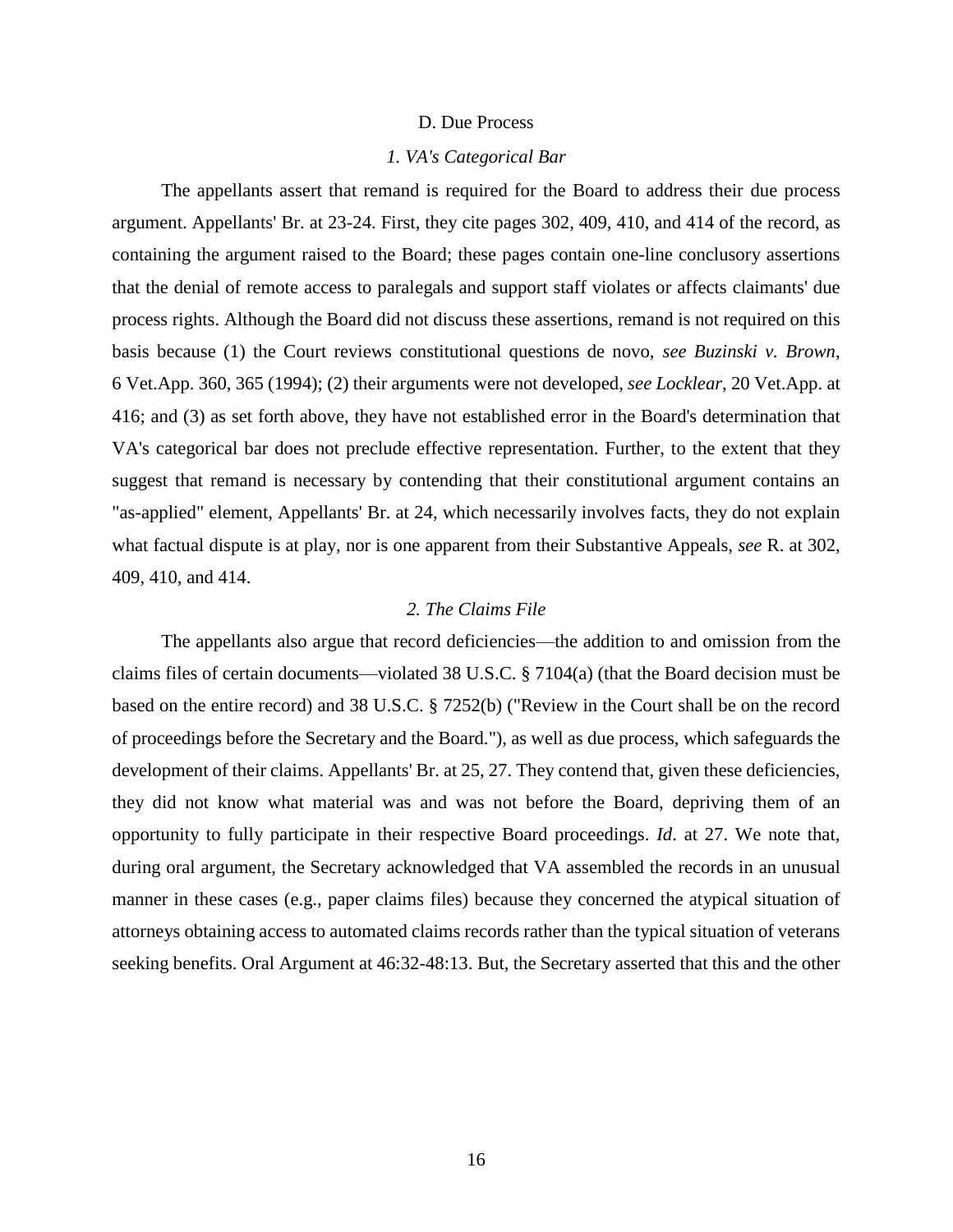claimed record deficiencies did not violate due process, deprive the appellants of an opportunity to participate, or prejudice them. *Id.*; *see id.* at 48:38-49:07. We agree.<sup>8</sup>

The appellants claim that VA added the following documents to their paper claims files without disclosing when and why, Appellants' Br. at 26: (1) a VA document entitled, *Information Security Rules of Behavior for Non-Organizational Users*, R. at 21-25, 702-06; (2) November 2016 VA guidance entitled, *IT and Security Requirements for VSOs and Private Attorneys*, R. at 26-50, 677-701; (3) the September 2016 VA letter discussed above, R. at 51-56, 671-76; and (4) an April 2016 VA memorandum stating that VBA will cover the cost associated with issuing PIV cards, including the necessary background investigations for private attorneys and claims agents, R. at 57, 707.

The appellants also question why VA did not include other documents, such as the documents annexed to their opening brief, and assert that VA did not include in their claims' files the original of Mr. Chisholm's Substantive Appeal and some email correspondence (noting that the record contained printouts of emails but not all the originals). Appellants' Br. at 26; *see id*. at 9 n.1 (stating that the RBA did not have the original of Mr. Chisholm's Substantive Appeal and that the brief's citation is to a copy that Mr. Chisholm appended to a later motion, citing R. at 403-58). They also state that the Board relied in Mr. Carpenter's case on a September 2015 Deputy General Counsel letter to Mr. Chisholm that was not in Mr. Carpenter's claims file. Appellants' Br. at 27 (noting that the letter was in Mr. Chisholm's claims file).

However, with the exception of the September 2016 letter and the extra-record evidence annexed to their opening brief,<sup>9</sup> absent from the appellants' briefs is any specific assertion regarding the content and relevance of the documents added to or omitted from their claims' files

<sup>8</sup> Because we agree that the appellants have not met their burden of demonstrating that they were prejudiced by any alleged record deficiencies, we will not address the parties' dispute as to whether the appellants should have raised these arguments earlier in these proceedings or whether the Secretary should be estopped from raising this defense. *See* Secretary's Br. at 18-20; Reply Br. at 14-15. Likewise, although the Secretary did not substantively respond to the appellants' arguments regarding the alleged record deficiencies and, instead, rested on his procedural argument, under the circumstances of this case, we decline to infer a concession of prejudicial error or to relieve the appellants of their burden of persuasion. *Cf.* Reply Br. at 14-15 (citing *MacWhorter v. Derwinski*, 2 Vet.App. 133, 136 (1992)).

<sup>9</sup> In this regard, we note that the appellants rely on these documents to support their assertions that *Green*'s analysis of §§ 1.600-.603 has self-abrogated and that the purportedly dispositive security concerns in *Green* have been obviated. Appellants' Br. at 18-19 (citing *Green*, 28 Vet.App. at 286). However, as indicated above, the appellants are mistaken as to the role VA's security concerns played in *Green* and they have not shown on what basis we may ignore the plain language of the regulations.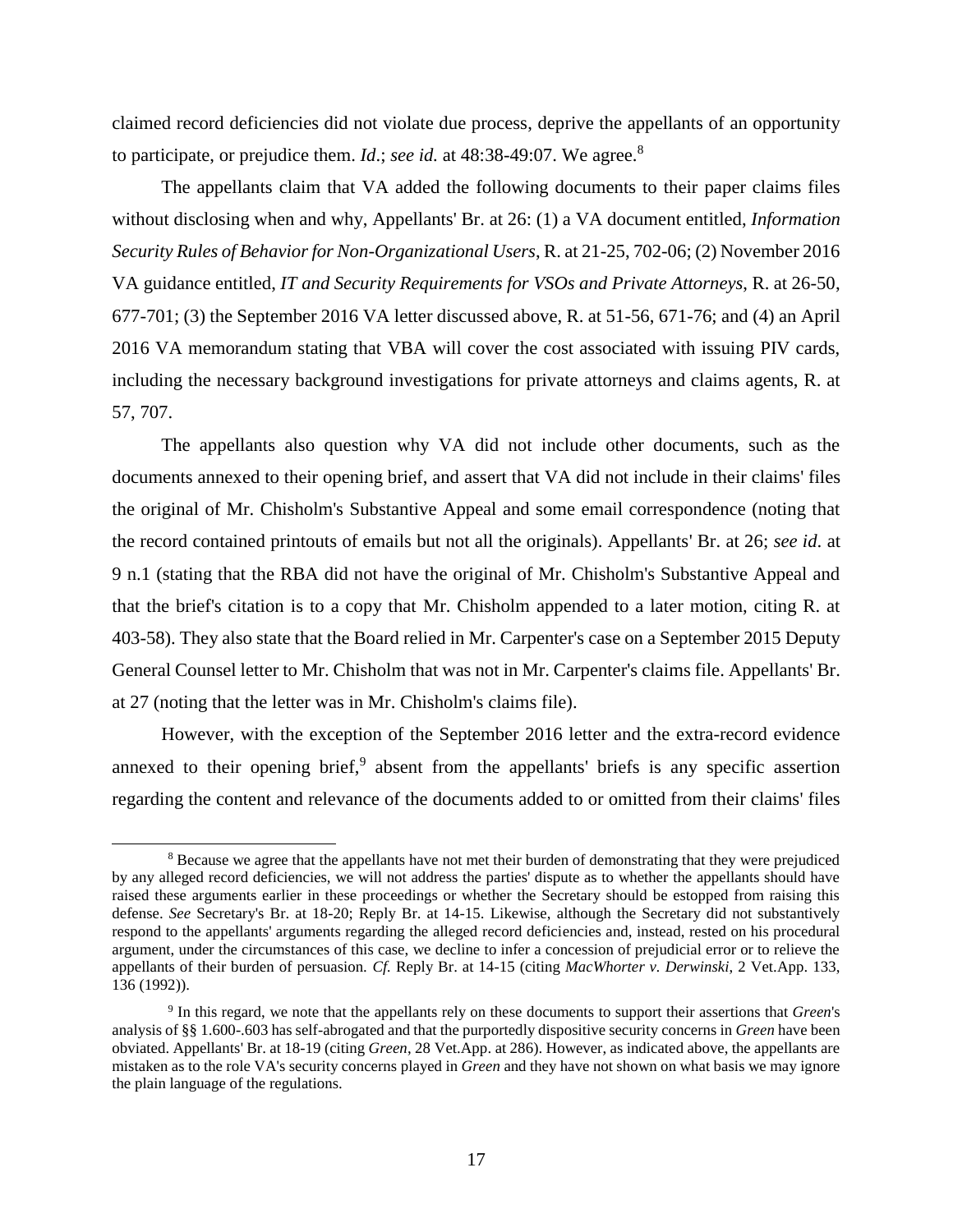or how consideration of, or the lack of consideration of, those documents might have affected the Board's decision making. Without more of an explanation from the appellants, the Court cannot determine how the inclusion or omission of these documents in or from their claims' files prejudiced them or prevented them from fully participating in their Board proceedings. *See Sanders*, 556 U.S. at 409; *Locklear*, 20 Vet.App. at 416. Thus, we do not find that the addition to and omission from the claims files of the documents listed above prejudiced the appellants or deprived them of the opportunity to fully participate in their Board proceedings.<sup>10</sup>

Finally, the appellants contend generally that the claimed record deficiencies were per se prejudicial. Appellants' Br. at 29-30 (citing *Simmons v. Wilkie*, 30 Vet.App. 267, 281-82 (2018)). But, as the Court found in *Simmons*, the appellants here have "not persuasively demonstrated how [this] error affected the essential fairness of the adjudication . . . or deprived [them] of a meaningful opportunity to participate in the fair processing of [their] claim[s]." 30 Vet.App. at 283 (noting that the failure to provide a presumption in a prior decision did not have the natural effect of preventing meaningful participation in the VA adjudication process). Although the addition to or omission from a claims file of documents could involve a situation that violates minimum standards of fairness, *see id*. (the Court in *Simmons* noting lack of or defective notice, lack of an opportunity for a hearing, and partiality or dishonesty of a decision-maker as factors violating fairness in other cases), the appellants' argument here is underdeveloped and the Court will thus not address it further, *see Locklear*, 20 Vet.App. at 416.

 $10$  Although the appellants bear the burden of demonstrating prejudice, we find our conclusion here particularly true with respect to (1) the September 2016 VA letter, which the appellants relied on to support their arguments, *see* Appellants' Br. at 5, 15 (citing the September 2016 letter as evidence that records referenced in §§ 1.600-.603 and § 14.629 include VBMS files); and (2) although the Board in Mr. Carpenter's case referenced the September 2015 letter to Mr. Chisholm that was apparently not in Mr. Carpenter's claims file, that letter discussed VA's privacy and administrative concerns regarding granting access to unaccredited paralegals, which the appellants essentially abandoned here on appeal, *see ante* at 13.

Likewise, with respect to the omitted documents, this is particularly true where (1) a copy, if not the original, of Mr. Chisholm's Substantive Appeal was in the claims file; and (2) although the claims files may not have included some original correspondence, copies of that correspondence in the claims files show that those emails were simply communications between the appellants and VA about the status of their claims and did not concern any substantive matters, *see* R. at 311-12, 318-19, 332-35.

To be clear, although we are making no determinations regarding these documents in the first instance, we are permitted to review them for prejudicial error. *See Newhouse v. Nicholson*, 497 F.3d 1298, 1301 (Fed. Cir. 2007) (holding that this Court may make factual findings in reviewing for prejudicial error); *Vogan v. Shinseki*, 24 Vet.App. 159, 164 (2010) (finding that this Court is permitted to look beyond the Board's decision to review the record of proceedings when identifying prejudicial error).